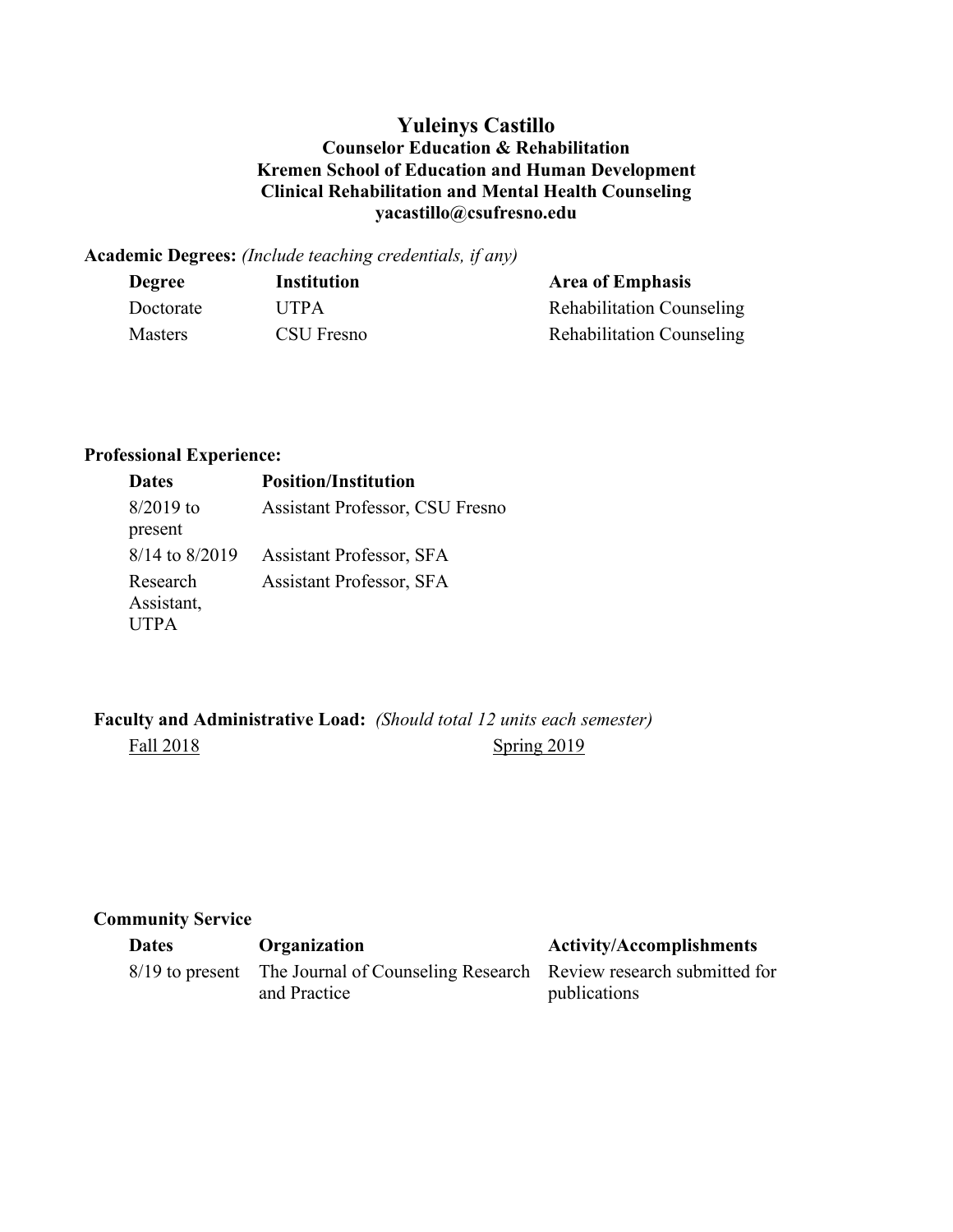| <b>University/School Service</b> |                                                                                                  |                                 |  |  |
|----------------------------------|--------------------------------------------------------------------------------------------------|---------------------------------|--|--|
| <b>Dates</b>                     | <b>Committee</b>                                                                                 | <b>Activity/Accomplishments</b> |  |  |
| 2019-2020                        | $\hat{a}\in$ " Clinical Rehabilitation and<br>Mental Health Counseling Program<br>faculty search | Hired a full time faculty       |  |  |
| $8/2020$ to now                  | – Clinical Rehabilitation and<br>Mental Health Counseling Program<br>faculty search              | process of hiring someone       |  |  |

#### **Professional Association Memberships**

| <b>Dates</b> | <b>Association/Organization</b> | Role   |
|--------------|---------------------------------|--------|
|              | Counselors for Social Justice   | Member |
|              | European Branch of the American | Member |
|              | Counseling                      |        |

#### **Publications (Selected)**

- *Castillo, Y.A., Silcox, D., & Fischer, L.K. (2019). Evaluating educational training impact on Pre-service*  studentsâ€<sup>TM</sup> attitudes towards Human-Animal relationships. Integrated Journal of Social *Sciences, 5(2), 6â*€"11.
- *Castillo, Y.A. & Fischer, J. (2019). Self-employment as career choice for people with disabilities: Personal factors that predict entrepreneurial intentions. Journal of Rehabilitation. 85(1),*   $35a\epsilon$ <sup>43.</sup>
- *Castillo, Y.A., Fischer, J, & Davila, S\*. (2019). Managing emotions: Relationship among Expressive writing and Emotional Intelligence. Integrated Research Advances, 6(1), 1†"8. Castillo, Y.A. & Maniss, S. (2018). Cultivating contextual attributes in the integration of Latin@ Educational Leadership. Journal of Multicultural Affairs, 3, (1).*
- *Castillo, Y.A., & Cartwright, J\*. (2018). Telerehabilitation in rural areas: A qualitative investigation*  of pre-service Rehabilitation professionalsâ $\epsilon^{TM}$  perspectives. Journal of Applied Rehabilitation *Counseling, 49 (2),*  $6\hat{a} \epsilon$ " $13$ .
- *Castillo, Y.A., & Fischer, J.M. (2017). Expressive writing: Enhancing the Emotional Intelligence of Human Services majors. The College Student Journal, 51(2), 183â€* "192.
- *Aguerrevere, L. E., Castillo, Y. A., Nicks, R. C\*., Juan, R.\*, & Curtis, K. L\*. (2016). Pain-related symptom reporting among Hispanics: Implications for Forensic Psychological Evaluation. Psychological Injury and Law, 9(4), 341* $\hat{a}\epsilon$ "359.
- *Becton, A., Fischer, J., Ysasi, N.A, Abdoulaye, D., & Castillo, Y.A. (2016). Predictors of Academic/Work self-concept among Latinos with disabilities. Journal of Applied Rehabilitation Counseling,*   $47(2)$ ,  $3\hat{a}\hat{\epsilon}$ <sup>"9</sup>.